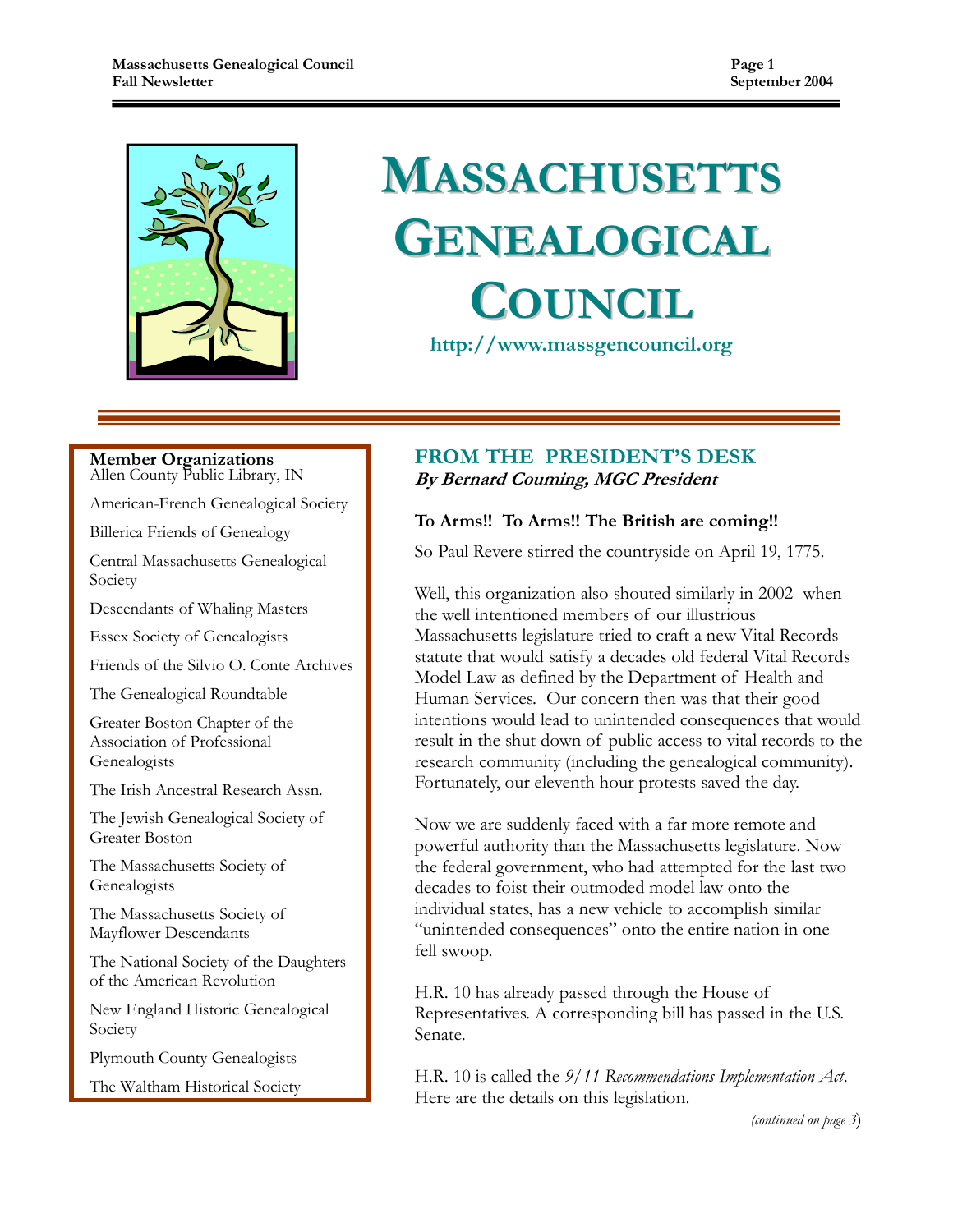### MGC BOARD 2003-2004

### **OFFICERS**

President: Bernard J. Couming Vice-President: Daphnah Sage Treasurer: Peter Viles Secretary: Sandra Gambone DIRECTORS

Archives: Ann Dzindolet Civil Records: Shirley Barnes Asst. Civil Records: John S. Gracey Newsletter: Mary Ellen Grogan Asst. Newsletter Editors: Georgie Hallock, Christine Sweet-Hart, John Thompson Programs: Sharon Sergeant Publicity: Bobby Lyman Ways & Means: Sheila FitzPatrick Webmaster: Bob Stone

The Massachusetts Genealogical

Council is dedicated to serving the interests of the state's genealogical community. Founded in 1980, the Council's stated aim is to develop and promote the study and exchange of ideas among persons and organizations interested in the pursuit of genealogy. Its programs and activities are designed to complement those of the many genealogical and hereditary societies throughout the state and to provide a statewide forum for genealogists.

One of the Council's leading functions is to represent the concerns of genealogists in the halls of state and local government. The Council monitors the activities of agencies that bear on genealogical interests and testifies at hearings and other forums of government. The Council promotes the preservation and publication of state and local records and also provides information about them. It guards the rights of all researchers' access to public records and educates genealogists about the proper use and preservation of these records.

The Massachusetts Genealogical Council (MGC) is composed of both Individual and Organization Members. Individual members receive the newsletter, participate in activities organized by the MGC, and may attend the Annual Meeting and Seminar at a discounted member-only rate. All Organization Members receive the newsletter. Organization Members of groups based in Massachusetts are encouraged to send a delegate to the quarterly meetings of the Board of Directors. Delegates are voting members of the Board.

Membership in the Council is open to any person or organization interested in its activities upon payment of dues. The membership year runs from 1 January through 31 December. Beginning in 2005, dues will be: \$10 for an individual; \$15 for an organization; \$15 for a family (same mailing address, 1 newsletter sent for both parties, both eligible for seminar discount). Note: Dues are NOT taxdeductible.

The MGC Board meets four times a year at the National Archives in Waltham. Meetings are open to all interested genealogists, and we welcome your participation. The next Board meeting is scheduled for November 6, 2004, at 1:00 pm. Massachusetts genealogical organizations are urged to send a representative to these meetings.

# TO OUR MEMBERS

Program Committee: We are looking for people interested in participating in MGC activities. The Board is a friendly group. We enjoy working together, but it is time to start to add some new faces. Now is the time to get involved. The Program Committee organizes the annual educational seminar. We need volunteers to help with the nuts and bolts of organizing and running a meeting: handling registrations, preparing name tags and handouts, giving directions, welcoming attendees, assisting the speakers, working with vendors, and just having fun. It's a learning experience, but one that you will enjoy. If you are new to genealogy, this is a great way to meet people and make connections. Working with an experienced committee (and learning from their mistakes) will make it possible for you to organize successful meetings for other groups. Interested? Email Sharon Sergeant, info@genealogyfair.com.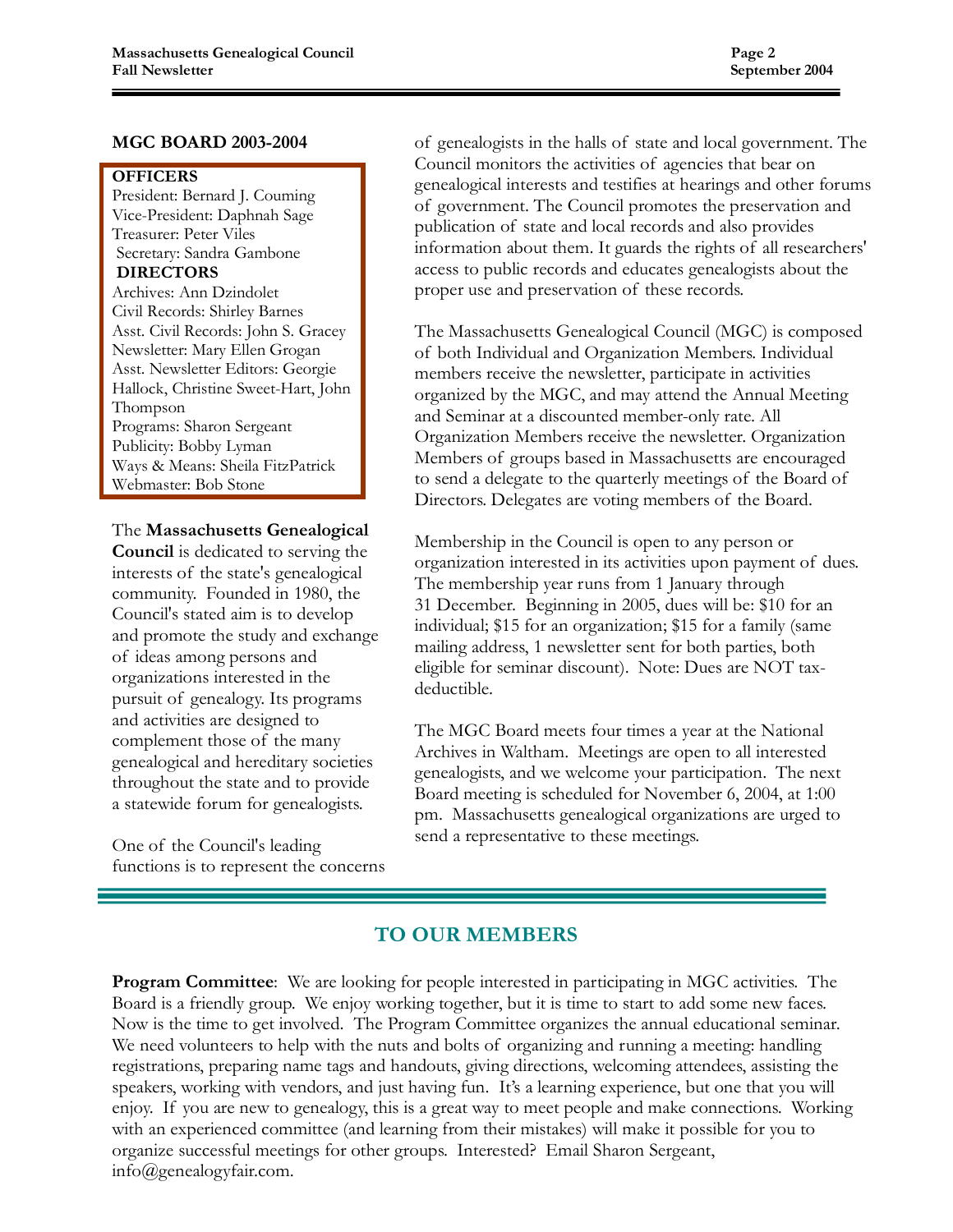### From the President's Desk (continued from page 1)

### H.R. 10: TITLE III--BORDER SECURITY AND TERRORIST TRAVEL, Subtitle B-- Identity Management Security, Chapter 2 – Improved Security for Birth Certificates, Section 3063 Minimum Standards for Federal Recognition [Editor's Note: for the complete text see pages 9-11of this newsletter

Section 3063 establishes the Secretary of Homeland Security, in consultation with the Secretary of Health and Human Services, as the determiner of requirements that the individual states must meet in spite of the fact that the keeping of vital records in this country has always been the purview of the individual states. The intentions are to "… prevent tampering, counterfeiting, and otherwise duplicating the birth certificate for fraudulent purposes."

Most of the regulations are omitted from the bill, to be promulgated later by the Secretary. One regulation "promulgated" by the Department of Vital Records in Massachusetts, at the direction of the U.S. Department of Health and Human Services, was the elimination of non-certified copies of birth certificates. The only copies of birth records currently permitted in Massachusetts are Certified copies. One regulation that is spelled out in  $3063(c)(2)$  is that a State must require the presentation of legal authorization to request the birth certificate before issuance unless the applicant is named on the birth certificate. (That sounds like a court order is required.)

Section 3063(d) stipulates:

 $\overline{a}$ 

- State implementation of minimum building security standards at all offices that house Vital Record offices. (This would seem to indicate another unfunded mandate.)
- Restrict public access to birth … information … to ensure that access is restricted to entities having binding privacy protection agreements with the State.
- Subject all persons with access to vital records to appropriate security clearance requirements.
- Establish and implement internal operating system standards for paper … systems
- Establish a central (national) database … (of) the authority and identity of the requestor.

The Records Preservation and Access Committee of the Federation of Genealogical Societies (FGS) and The National Genealogical Society (NGS) has spoken for millions of American genealogists by writing to the Speaker of the House to request a rewording of Section 3063(d)(2).<sup>1</sup>

<sup>&</sup>lt;sup>1</sup> Body of letter from David Rencher, Chair of the FGS/NGS Records Preservation and Access Committee, to Rep. Hastert:

<sup>&</sup>quot;Speaking for the genealogical community that includes millions of people throughout the United States, we commend the intent and efforts by Congress to prevent the abuse of identity theft in a post-9/11 world. While we recognize the need to protect the privacy of individuals, we are seeking a balanced solution with this resolution that will protect the privacy goals you desire and allow appropriate access to the family history information that the genealogical community desires. Please consider amending HR-10 Section 3063(d)(2) by adding the following wording to the existing paragraph:

 <sup>&</sup>quot;However, nothing in this Chapter 2 shall be construed to require a State to change its law with respect to public access to (A) non-certified copies of birth certificates, or to (B) birth certificates or birth records once a period of 100 years has elapsed from the date of creation of the certificate or record."

We believe that this additional language will assist states in complying with the law without jeopardizing the legitimate use of these historical records for the preservation of a family's history and still provide the security the nation needs to prohibit the misuse of certified copies of birth records."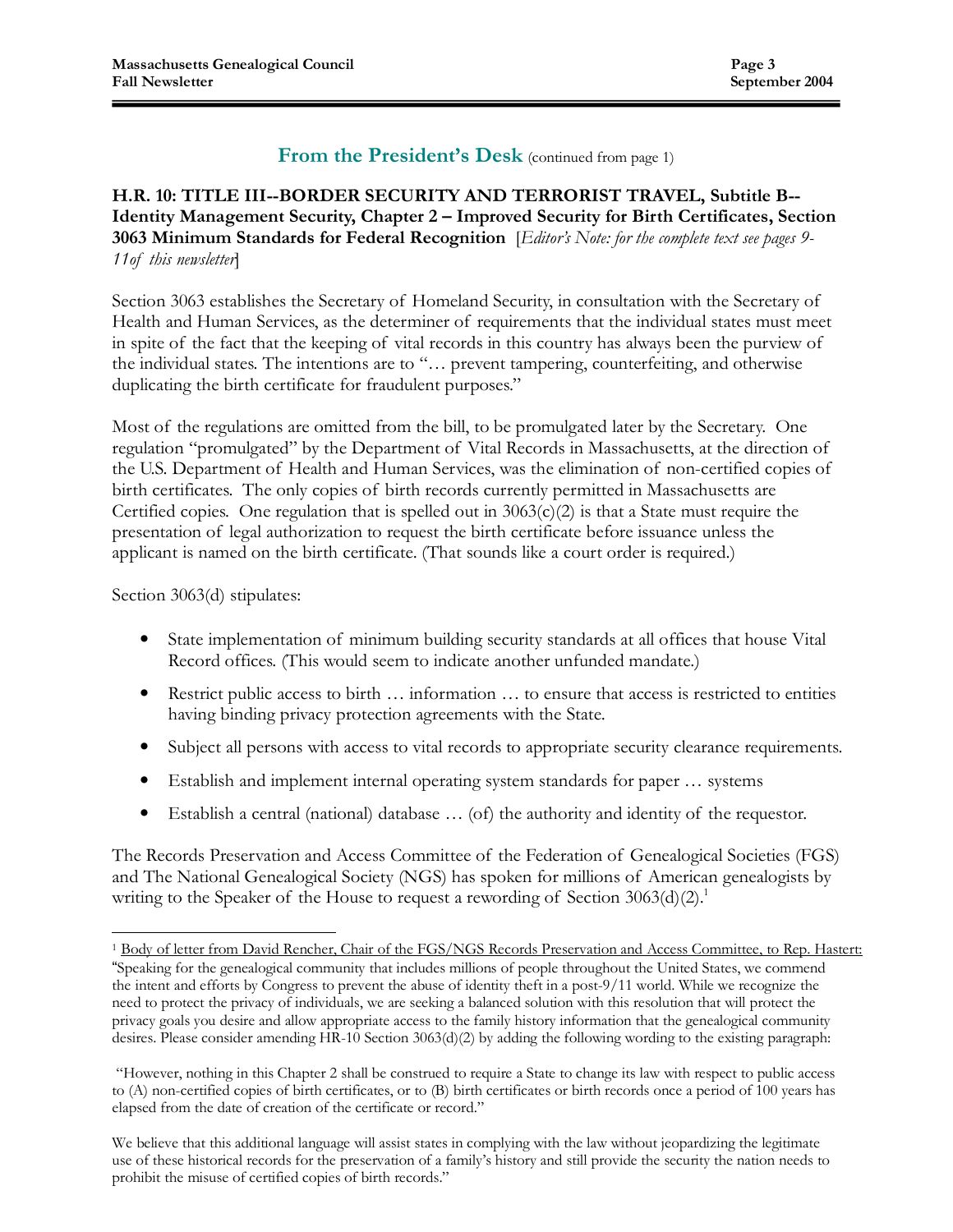I believe that their recommendation is too modest. I have no faith that non-certified copies of birth certificates will remain available in the future. To allow public access to birth records to be closed for 100 years effectively slams the door on any new lines of research for families that have no immediate provable relatives. Many new genealogists will be blocked from their own families in the last 2-3 generations.

Tighter language could be developed at the state level to maintain viable genealogical research in this era of identity theft and terrorism. Any law that leaves so much to the "regulations to be named later" is worrisome. The only solution is that the genealogical community must be ably represented at the table of the legislators. I believe that is probably most viable while the states retain primary responsibility for their own public records. There the public hearing process can be structured to protect the rights of the affected stakeholders. The federal presence can also be accommodated there.

Now we must mobilize to make our voices heard. This publication has a narrow audience, primarily in Massachusetts. All recipients are requested first to write, call or e-mail their Congressional representative and Senators, as well as Congressman Hastert, (the primary sponsor in the House). Secondly, look over your e-mail address book and raise the alarm with any of your correspondents in the USA who might also write their representatives. To find out the address of your representative, call your local library or check the Internet at http://www.house.gov/ (enter your zip code).

My e-mail to my congressman and J. Dennis Hastert is as follows. (Please write your own thoughts.)

### Dear Congressman,

I am writing as both the President of the Massachusetts Genealogical Council, and as a private citizen, retired person who spends as much time as possible chasing ancestors. Unhappily I've only just become aware that the federal government is usurping state government prerogatives with the intent of stopping identity theft and terrorists in sections 3061 through 3067 of H.R. 10 9/11 RECOMMENDATIONS IMPLEMENTATION ACT.

Recently, similar legislation was proposed in Massachusetts that would have closed currently available Public Records. It was soundly defeated when the genealogical community got wind of the state legislation. Those of us involved in legislative matters for the genealogists of Massachusetts have seen and fought against similar proposals for several decades. Genealogists represent a responsible voting sector, citizens who are very active in their communities.

Those working on the 9/11 bill are to be applauded for much of their efforts. However, the entirety of CHAPTER 2--IMPROVED SECURITY FOR BIRTH CERTIFICATES will have a devastating effect on one of the most popular pastimes in the world and wreak havoc on a below-the-radar segment of the economy, including but not limited to tourism. Our differences might be worked out, but only if the genealogical community is seriously invited to the table to work out acceptable language and constructs. The real opportunity would be at the negotiating table in the local (states) community. I request that you work to have this segment of H.R. 10 deleted and sent back to a study committee that invites able members of the genealogical community to educate legislators in the realities of Vital Records collection, accuracy, transcription, administration, preservation and access needs. Thank you,

Bernard J. Couming

Canton, MA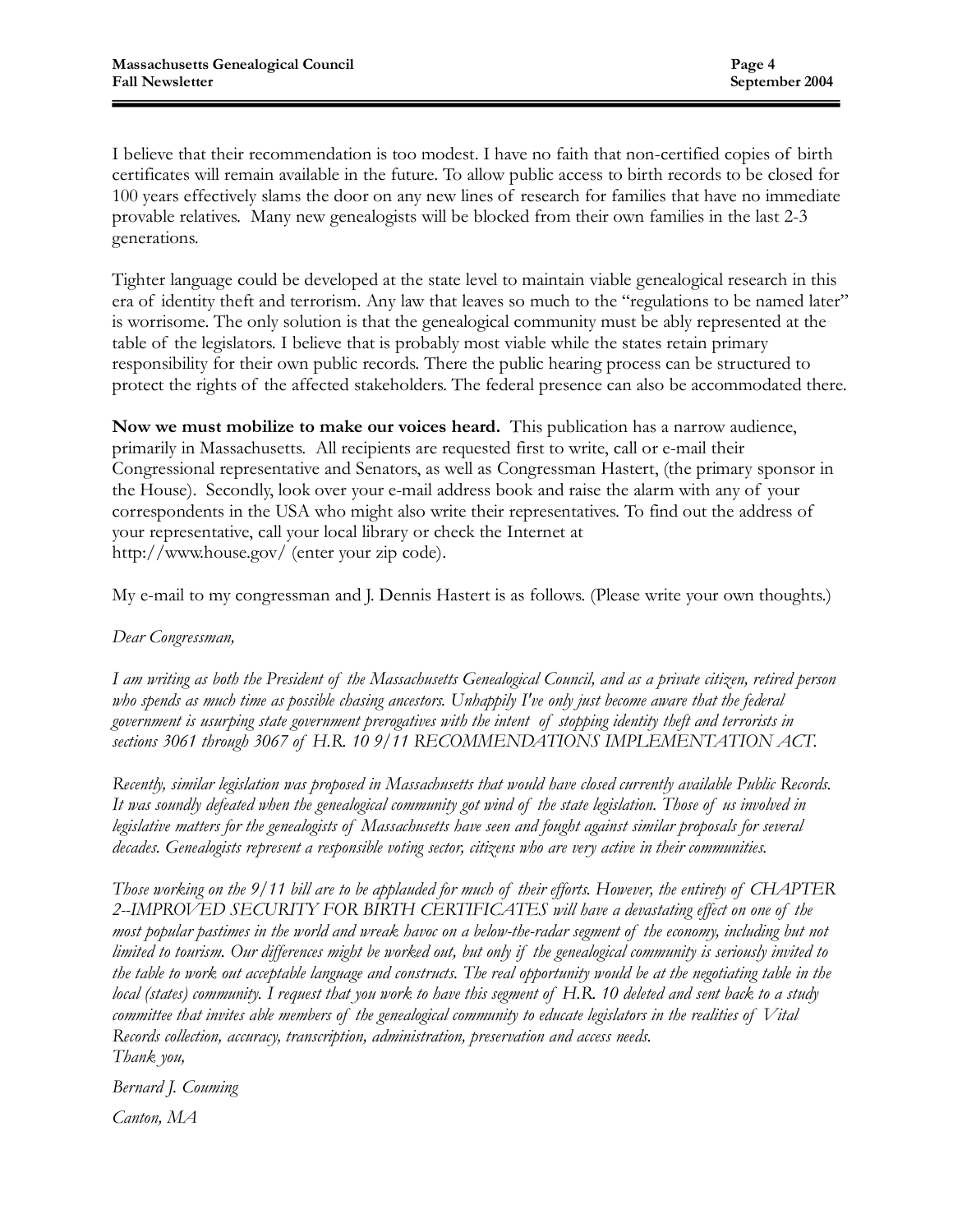# MASSACHUSETTS GENEALOGICAL COUNCIL LEGISLATIVE ALERT

By Sharon Sergeant, Director of Programs

The U.S. House of Representatives bill, the  $9/11$  Recommendations Implementation Act of 2004 (H.R. 10), creates unintended consequences for millions of American Citizens including, but not limited to, adoptees, retirees, military and other federal government employees, education and medical service providers, journalists, attorneys, family history researchers, genealogists, historians, biographers, private investigators, as well as generations of under-privileged or under-documented populations.

The Massachusetts Genealogical Council (MGC) was organized in 1980 as an umbrella organization of genealogical societies throughout the Commonwealth of Massachusetts to monitor legislation affecting public records access and preservation, and to educate the public in responsible family history research practices. MGC has examined proposed legislation and testified at numerous legislative hearings and provided decades of public education seminars.

In addition to the ability of MGC to understand the impact of proposed legislation on it's members and the research community, the MGC Board of directors is comprised of professionals in the fields of security, telecommunications, transportation, medicine, data base systems, law, government and business procedures.

The MGC Board of Directors and members applaud credible measures for protections against terrorism, ID Theft and invasion of privacy. However, the provisions in the Federal Bill H.R. 10, Chapter 2 creates the most extensive list of unintended consequences in our decades of experience with proposed legislation.

Within the hundreds of pages of measures proposed in H.R. 10, we specifically address "Chapter 2 – Improved Security for Birth Certificates", as it decimates normality in the every day activities of citizens as well as professionals who rely on source and fact checking due diligence procedures throughout the country.

The definition of Open Records, Public Records and Vital Records within each state are rooted in the origins of the state constitutions, charters and legal systems. Thus each state has built a system of laws and regulations, and adopted their own specific positions and measures such as "certified" versus "non-certified" or "for genealogical or other research purposes only" certificates, as well as privacy periods for Vital Records information access.

David E. Rencher, Chair of the Record Preservation and Access Committee for the Federation of Genealogical Societies and The National Genealogical Society has already noted that HR-10 Section 3063(d)(2) should at least be modified by adding the following wording to one paragraph:

 "However, nothing in this Chapter 2 shall be construed to require a State to change its law with respect to public access to (A) non-certified copies of birth certificates, or to (B) birth certificates or birth records once a period of 100 years has elapsed from the date of creation of the certificate or record."

A copy of David Rencher's letter to the bill's sponsor, Congressman Dennis Hastert, is available on the FGS site: www.fgs.org/rpa/formalactions.htm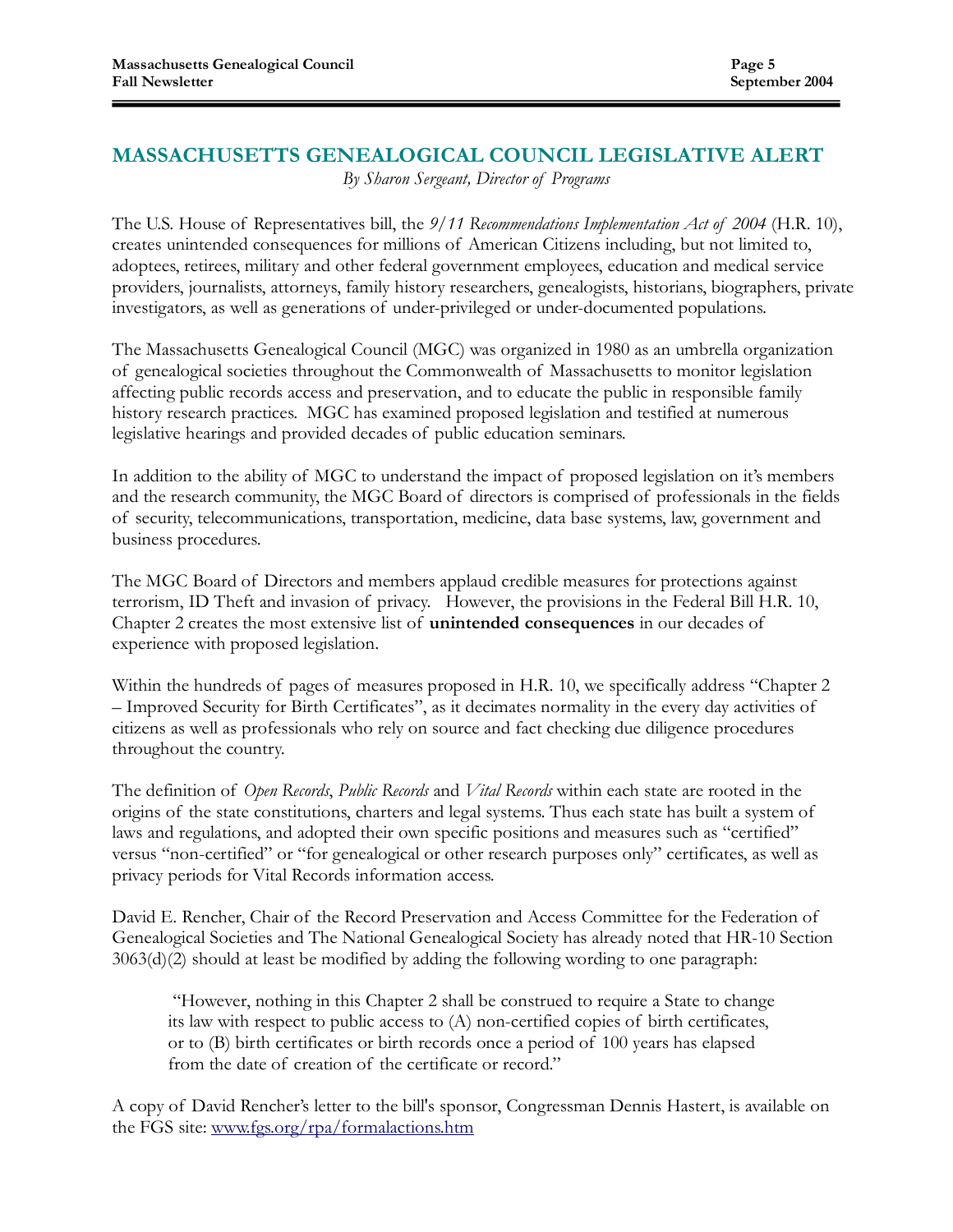Upon further examination of the full content of H.R. 10, Chapter 2, the MGC Board of Directors finds that the entire H.R. 10 Chapter 2 should be excised from the process that the House and the Senate will now explore to combine their separate bills to satisfy the 9/11 recommendations:

- First many states, such as Massachusetts, would be required to change their state constitution to comply with H.R. 10, Chapter 2.
- Second, all states vary widely in their adoption of certified versus un-certified records procedures, as well as privacy and access periods, and numerous other aspects of Vital Records administration – often combined and intertwined with what that state considers related measures at the time of enactment.
- Next, the crafters of H.R. 10 clearly are not aware of the escalating unintended consequences of the Patriot Act, HIPPA and other post-9/11, ID Theft and Privacy legislation.

Genealogists are particularly aware of post-9/11 unintended consequence incidents. The poignant vignettes of suspicion and trauma are increasing for elderly citizens who were immigrants during the twentieth century.

Education and medical system personnel are also reporting similar problems, particularly in the many communities where the latest Federal census in 2000 shows that 20 per cent or more of their population were born outside the US.

H.R. 10, Chapter 2, Section 3063 (a) specifically provides punitive measures for the millions of individuals in the general population who would be affected by these unrealistic measures:

"Minimum Standards for Federal Recognition

(a) Minimum Standards for Federal Use-

 (1) In General- Beginning 3 years after the date of enactment of this Act, a Federal agency may not accept, for any official purpose, a birth certificate issued by a State to any person unless the State is meeting the requirements of this section."

H.R. 10 now threatens to rescind individual and State's rights with sweeping measures.

Additional impositions under H.R. 10 would jeopardize such common procedures as Social Security applications or military enlistment. Individuals who were born in one state are often not currently living in the same state (and therefore have no voting leverage). If the state of their birth contests such sweeping Federal authority or is simply unable to meet the requirements because the Federal funding does not address the pre-existing conditions of the state's Vital Records, any individual could be denied recognition of their birth record.

Next, H.R. 10, Chapter 2, Section 3063 (c) *Minimum Issuance Standards* provides language that further conflicts with the rights of millions of people:

- The requestor must know all the information on the record, permanently blocking all individuals whose purpose is to:
	- $\checkmark$  correct an erroneous record (an unfortunately growing awareness due to the numerous transcription problems on both originals and the levels of derivatives introduced by electronic "progress");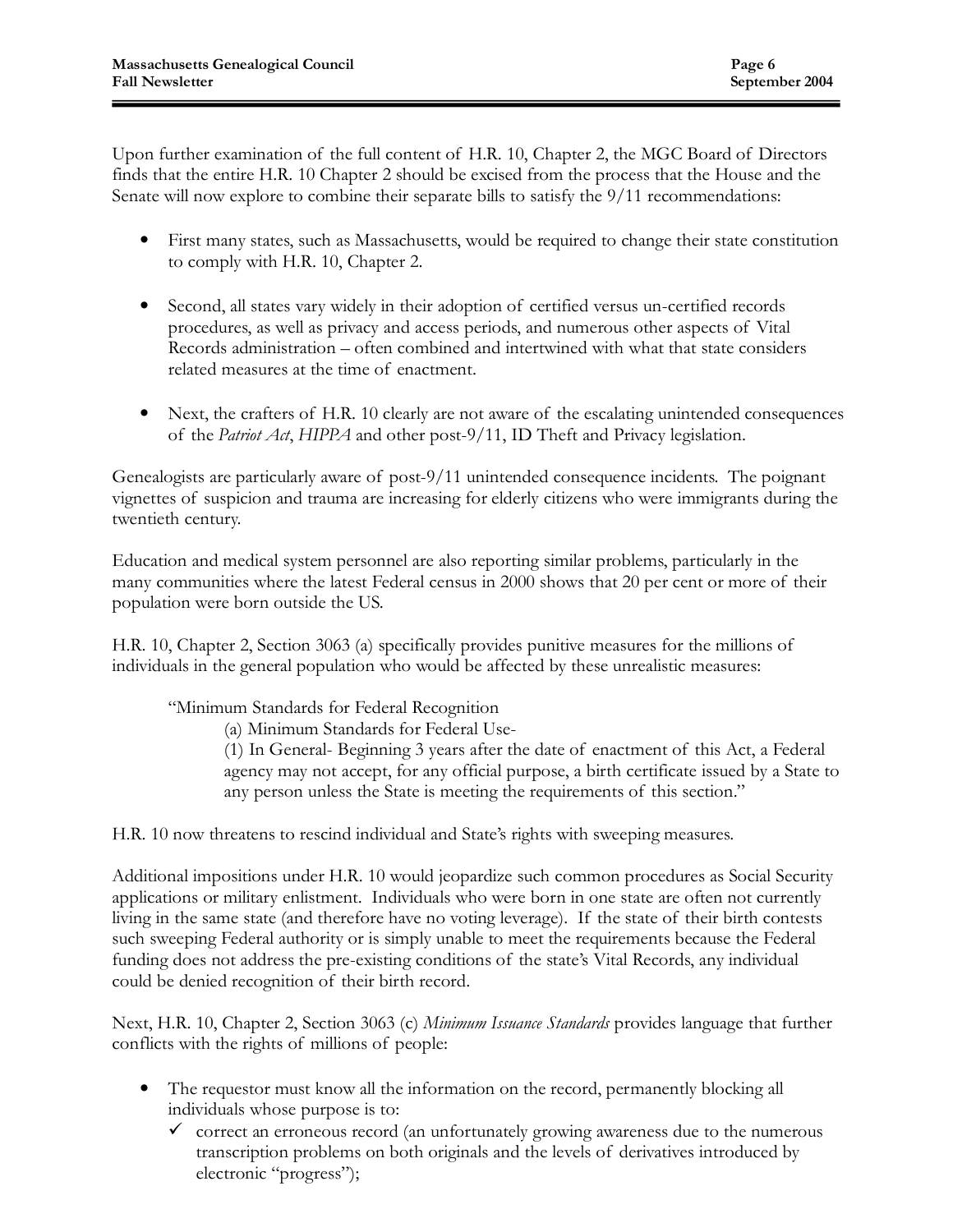- $\checkmark$  get the record information, including, but not limited to:
	- states where adoptee rights have been modernized;
	- the increasing need of the medical community for genealogical medical histories to treat or prevent inherited disorders;
	- the ability of ethnic and cultural groups (that once responded to discrimination by hiding their origins) to reclaim their heritage;
	- the establishment or correction of property rights that were incorrectly adjudicated or transferred in the past;
- $\checkmark$  utilize the Genealogical Proof Method (GPM) in any of the above situations, to compare various pieces of evidence with conflicting statements of other records purporting to be "fact";
- $\checkmark$  create family group and neighborhood reconstruction, for personal family history, medical, cultural and historical studies across many disciplines.

The language of this section further specifies that the requestor must present legal authorization to request the birth certificate without specifying what the basis of legal authorization is, suggesting that individual rights would have to be adjudicated, creating a myriad of class action suits or test cases before the "unintended consequences" would be recognized.

This section then further discriminates against individual rights by leaving to regulations "minimum standards for issuance of a birth certificate to specific family members, their authorized representatives, and others who demonstrate that the certificate is needed for the protection of the requestor's personal or property rights." , when such rights vary across and between states.

Further difficulties in this section arise with an incredible "catch-22" of suggesting that the third party verifications of requestor identity that are currently failing in electronic Identity Theft (in spiraling credit card and electronic transaction fraud statistics) should next be employed for electronic birth certificate requests, thus creating, rather than reducing opportunities, for birth certificate fraud which is now anecdotal, particularly as compared to the escalation of electronic fraud and lack of effective security measures against electronic hackers of all kinds:

"to meet the requirements of this section, for applications by electronic means, through the mail or by phone or fax, a State shall employ third party verification, or equivalent verification, of the identity of the requestor."

Next, Section 3063 (d) Other Requirements proposes to create a militaristic security environment in every town clerk and Vital Records office with requirements that much more closely resemble a nuclear power plant document repository (without regard to the glaring lack of proper preservation and archival protections for the existing records), including but not limited to:

- building security standards
- restricted to entities with which the State has a binding privacy protection agreement
- security clearance requirements
- fraudulent document recognition training programs
- internal operating system standards
- central database that can provide interoperative data exchange with other States and with Federal agencies
- ensure that birth and death records are matched
- implementation of electronic verification of vital events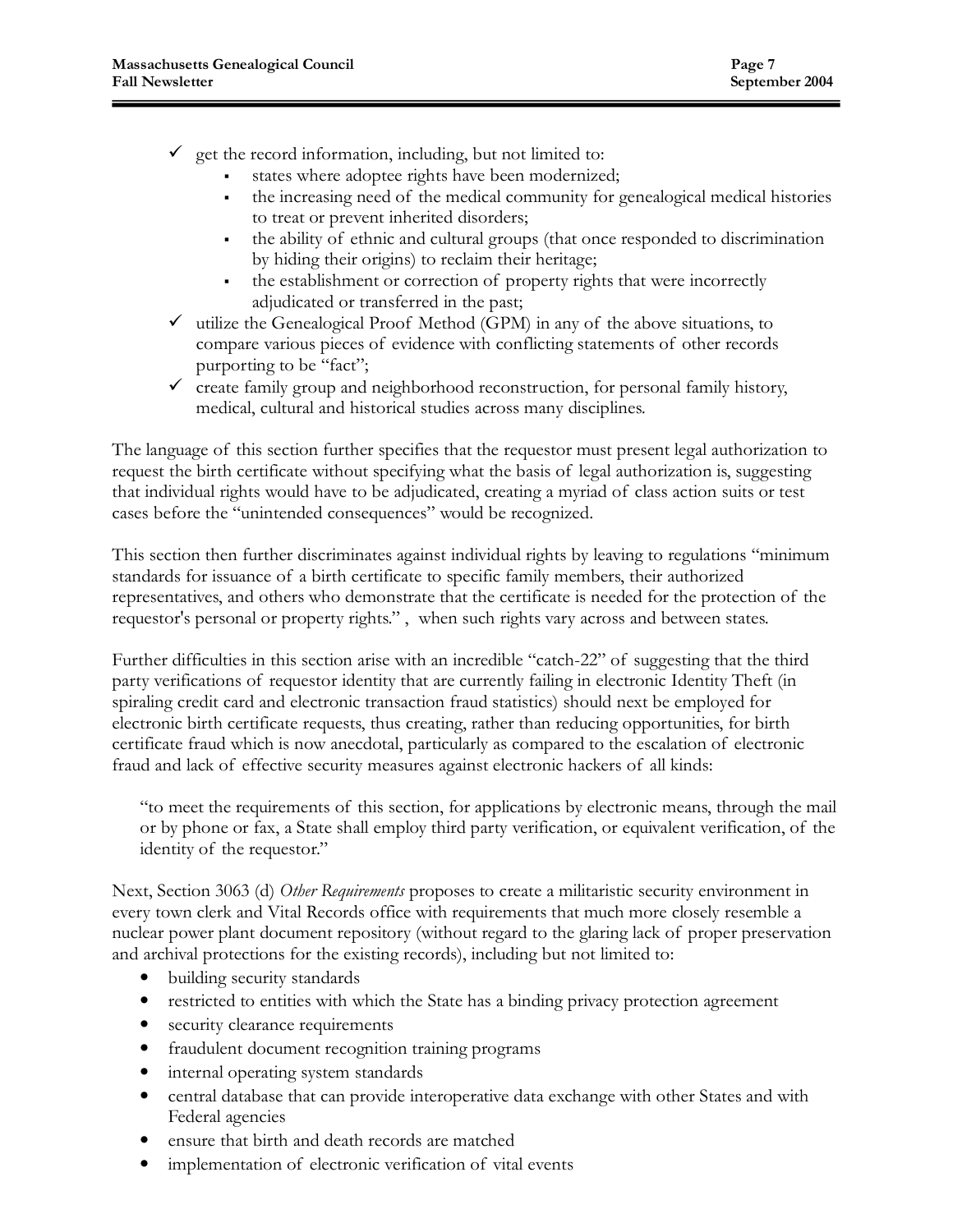Next, Section 3064 Establishment of Electronic Birth and Death Registration Systems further extends the goals of a futuristic system without addressing any of the underlying problems mentioned above, and relegates the following report requirement to post-bill passage – instead of pre-bill analysis, such that the aforementioned issues would be exposed, examined, quantified and actually provide for realistic legislation initiatives:

"Submit to Congress, a report on whether there is a need for Federal laws to address penalties for fraud and misuse of Vital Records and whether violations are sufficiently enforced."

Next, Section 3065 Electronic Verification of Vital Events further extends security checks to allow for the electronic validation by state and federal agencies of paper certificates - particularly to prevent the use of a deceased person's birth certificate. Anyone, who has been told that their birth does not exist, or found someone else's credit information has been "provisionally" or permanently confused with their own, will immediately relate to the potential for being told that they have been marked as deceased or having to utilize Mark Twain's famous "The reports of my death are greatly exaggerated" as only humor could alleviate the kind of distress, such errors provoke, particularly in the elderly and children where they most often occur.

NOTE: While the genealogical community, in particular, would welcome a "state of the art" and accurate system for matching birth and death records, millions of family history researchers have intimate knowledge of the regularity of human errors in the original records, the history of Vital Records laws and late registration procedures, the loss of records through disaster or neglect, the promulgation of errors with electronic systems, the lack of proper records facilities, and other handicaps that make it difficult for Vital Records offices to perform their current duties.

### IMMEDIATE ACTION REQUEST

Please, read the entire H.R. 10, Chapter 2, attached below, forward this information to other concerned citizens and contact both your Congressman and Senators. To find your Representative and Senator contact information, go to www.house.gov/writerep and http://www.senate.gov/general/contact\_information/senators\_cfm.cfm

H.R.10 has been passed in the House of Representatives. S2845, National Intelligence Reform Act, passed the Senate and is awaiting consolidation with HR10. Visit http://thomas.loc.gov/ for the full text of H.R. 10 and S.2845 as well as progress reports. The Joint Committee consolidation is reported to be done within the next two weeks – a fast track election period initiative.

# H.R. 10 CHAPTER 2 NEEDS TO BE EXCISED FROM THIS LEGISLATION!

For additional information on this issue, see the MGC website (massgencouncil.org) or Michael Neill's website (rootdig.com/hr10.html).

See Michael Neill's comments: "This bill can potentially interfere with access to family history records. While we are all concerned about terrorism, we recognize that laws written in haste have the potential to be misintrepreted and to seriously impact access to records that are essential for family history. Records beyond a certain age are not useful to terrorists and others involved in identify theft and the language of this bill needs to be improved to prevent an over-reaction by some record keeping agencies."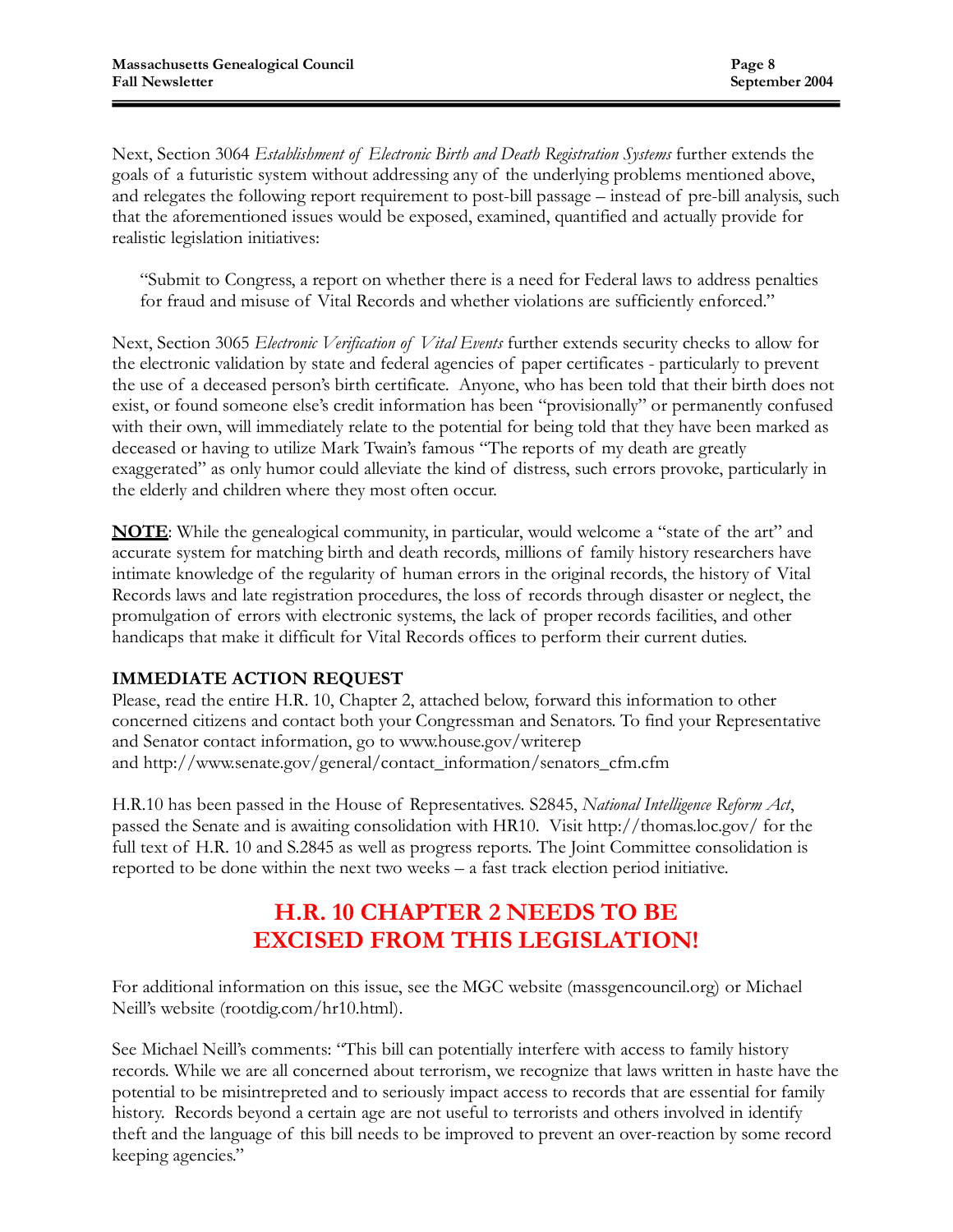### H.R. 10: 9/11 RECOMMENDATIONS IMPLEMENTATION ACT

The following is copied from the federal government legislative website and was accurate on 10/5/04.

### CHAPTER 2--IMPROVED SECURITY FOR BIRTH CERTIFICATES

### SEC. 3061. DEFINITIONS.

- (a) APPLICABILITY OF DEFINITIONS- Except as otherwise specifically provided, the definitions contained in section 3051 apply to this chapter.
- (b) OTHER DEFINITIONS- In this chapter, the following definitions apply:
	- (1) BIRTH CERTIFICATE- The term `birth certificate' means a certificate of birth--
		- (A) for an individual (regardless of where born)--
			- (i) who is a citizen or national of the United States at birth; and
			- (ii) whose birth is registered in the United States; and
		- (B) that--
			- (i) is issued by a Federal, State, or local government agency or authorized custodian of record and produced from birth records maintained by such agency or custodian of record; or
			- (ii) is an authenticated copy, issued by a Federal, State, or local government agency or authorized custodian of record, of an original certificate of birth issued by such agency or custodian of record.
	- (2) REGISTRANT- The term `registrant' means, with respect to a birth certificate, the person whose birth is registered on the certificate.

 (3) STATE- The term `State' shall have the meaning given such term in section 3051; except that New York City shall be treated as a State separate from New York.

### SEC. 3062. APPLICABILITY OF MINIMUM STANDARDS TO LOCAL GOVERNMENTS.

The minimum standards in this chapter applicable to birth certificates issued by a State shall also apply to birth certificates issued by a local government in the State. It shall be the responsibility of the State to ensure that local governments in the State comply with the minimum standards.

### SEC. 3063. MINIMUM STANDARDS FOR FEDERAL RECOGNITION.

- (a) MINIMUM STANDARDS FOR FEDERAL USE-
	- (1) IN GENERAL- Beginning 3 years after the date of enactment of this Act, a Federal agency may not accept, for any official purpose, a birth certificate issued by a State to any person unless the State is meeting the requirements of this section.
	- (2) STATE CERTIFICATIONS- The Secretary shall determine whether a State is meeting the requirements of this section based on certifications made by the State to the Secretary. Such certifications shall be made at such times and in such manner as the Secretary, in consultation with the Secretary of Health and Human Services, may prescribe by regulation.
- (b) MINIMUM DOCUMENT STANDARDS- To meet the requirements of this section, a State shall include, on each birth certificate issued to a person by the State, the use of safety paper, the seal of the issuing custodian of record, and such other features as the Secretary may determine necessary to prevent tampering, counterfeiting, and otherwise duplicating the birth certificate for fraudulent purposes. The Secretary may not require a single design to which birth certificates issued by all States must conform.
- (c) MINIMUM ISSUANCE STANDARDS-
	- (1) IN GENERAL- To meet the requirements of this section, a State shall require and verify the following information from the requestor before issuing an authenticated copy of a birth certificate: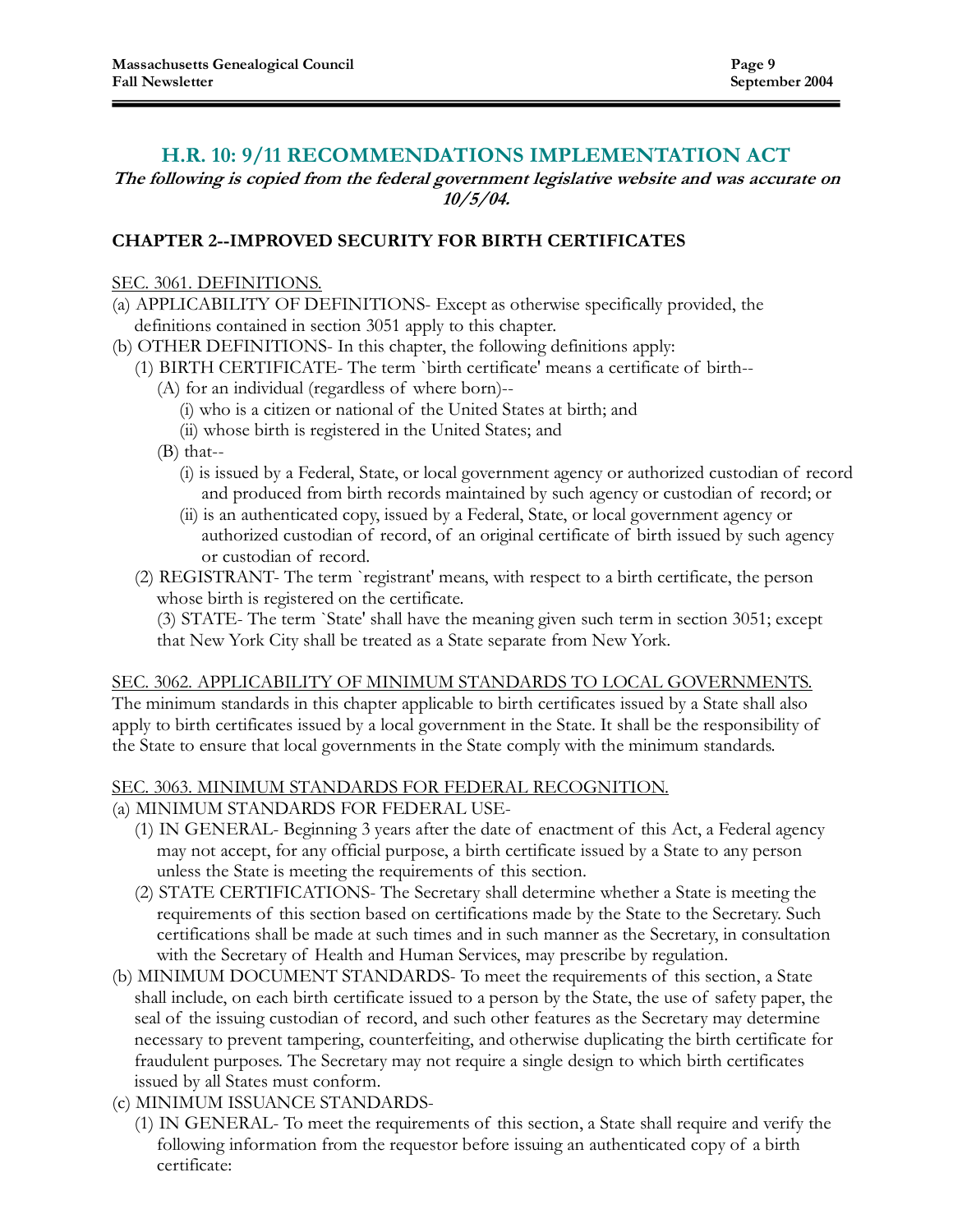- (A) The name on the birth certificate.
- (B) The date and location of the birth.
- (C) The mother's maiden name.
- (D) Substantial proof of the requestor's identity.
- (2) ISSUANCE TO PERSONS NOT NAMED ON BIRTH CERTIFICATE- To meet the requirements of this section, in the case of a request by a person who is not named on the birth certificate, a State must require the presentation of legal authorization to request the birth certificate before issuance.
- (3) ISSUANCE TO FAMILY MEMBERS- Not later than one year after the date of enactment of this Act, the Secretary, in consultation with the Secretary of Health and Human Services and the States, shall establish minimum standards for issuance of a birth certificate to specific family members, their authorized representatives, and others who demonstrate that the certificate is needed for the protection of the requestor's personal or property rights.
- (4) WAIVERS- A State may waive the requirements set forth in subparagraphs (A) through (C) of subsection  $(c)(1)$  in exceptional circumstances, such as the incapacitation of the registrant.
- (5) APPLICATIONS BY ELECTRONIC MEANS- To meet the requirements of this section, for applications by electronic means, through the mail or by phone or fax, a State shall employ third party verification, or equivalent verification, of the identity of the requestor.
- (6) VERIFICATION OF DOCUMENTS- To meet the requirements of this section, a State shall verify the documents used to provide proof of identity of the requestor.
- (d) OTHER REQUIREMENTS- To meet the requirements of this section, a State shall adopt, at a minimum, the following practices in the issuance and administration of birth certificates:
	- (1) Establish and implement minimum building security standards for State and local vital record offices.
	- (2) Restrict public access to birth certificates and information gathered in the issuance process to ensure that access is restricted to entities with which the State has a binding privacy protection agreement.
	- (3) Subject all persons with access to vital records to appropriate security clearance requirements.
	- (4) Establish fraudulent document recognition training programs for appropriate employees engaged in the issuance process.
	- (5) Establish and implement internal operating system standards for paper and for electronic systems.
	- (6) Establish a central database that can provide interoperative data exchange with other States and with Federal agencies, subject to privacy restrictions and confirmation of the authority and identity of the requestor.
	- (7) Ensure that birth and death records are matched in a comprehensive and timely manner, and that all electronic birth records and paper birth certificates of decedents are marked `deceased'.
	- (8) Cooperate with the Secretary in the implementation of electronic verification of vital events under section 3065.

### SEC. 3064. ESTABLISHMENT OF ELECTRONIC BIRTH AND DEATH REGISTRATION SYSTEMS.

In consultation with the Secretary of Health and Human Services and the Commissioner of Social Security, the Secretary shall take the following actions:

- 1) Work with the States to establish a common data set and common data exchange protocol for electronic birth registration systems and death registration systems.
- 2) Coordinate requirements for such systems to align with a national model.
- 3) Ensure that fraud prevention is built into the design of electronic vital registration systems in the collection of vital event data, the issuance of birth certificates, and the exchange of data among government agencies.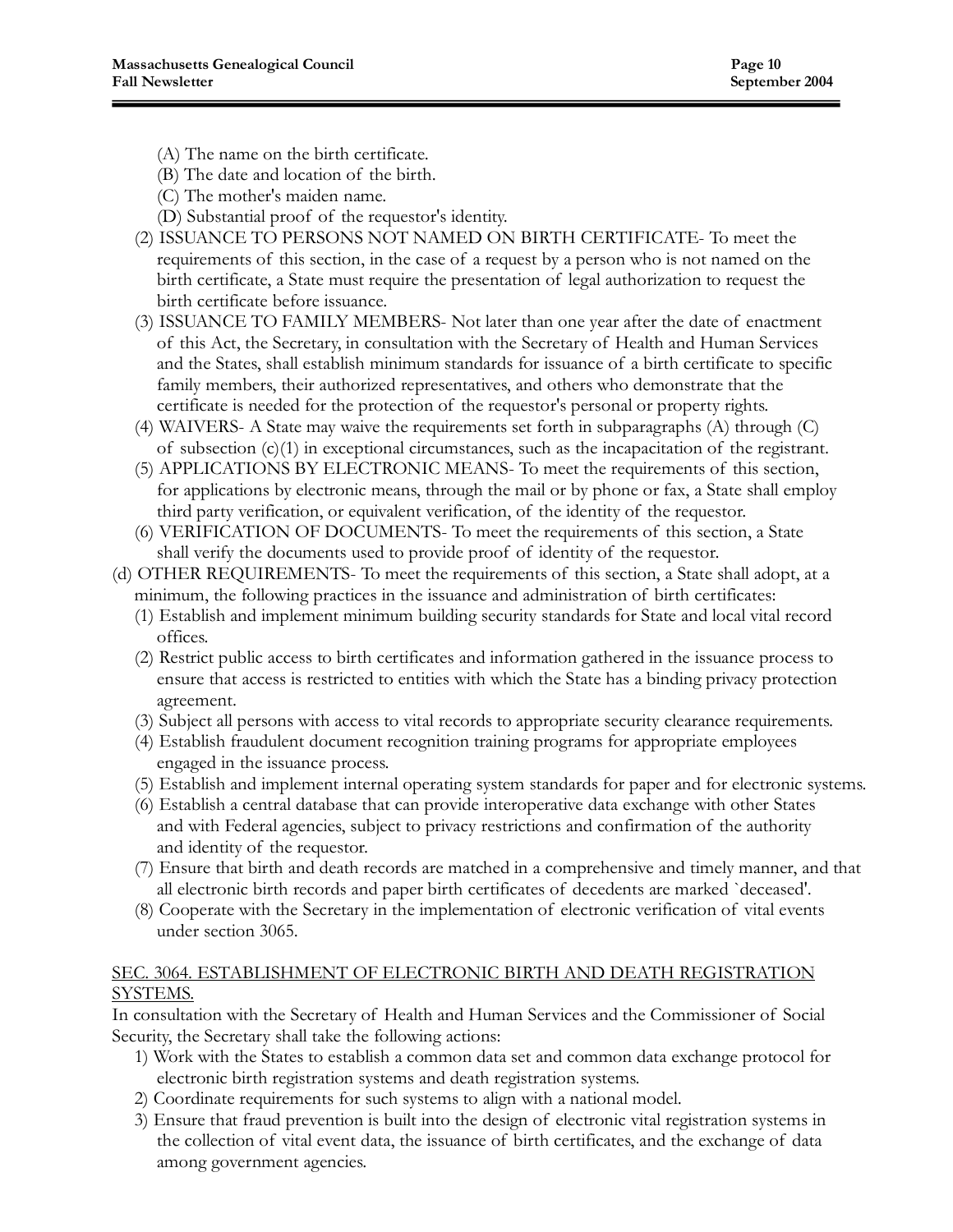- 4) Ensure that electronic systems for issuing birth certificates, in the form of printed abstracts of birth records or digitized images, employ a common format of the certified copy, so that those requiring such documents can quickly confirm their validity.
- 5) Establish uniform field requirements for State birth registries.
- 6) Not later than 1 year after the date of enactment of this Act, establish a process with the Department of Defense that will result in the sharing of data, with the States and the Social Security Administration, regarding deaths of United States military personnel and the birth and death of their dependents.
- 7) Not later than 1 year after the date of enactment of this Act, establish a process with the Department of State to improve registration, notification, and the sharing of data with the States and the Social Security Administration, regarding births and deaths of United States citizens abroad.
- 8) Not later than 3 years after the date of establishment of databases provided for under this section, require States to record and retain electronic records of pertinent identification information collected from requestors who are not the registrants.
- 9) Not later than 6 months after the date of enactment of this Act, submit to Congress, a report on whether there is a need for Federal laws to address penalties for fraud and misuse of vital records and whether violations are sufficiently enforced.

### SEC. 3065. ELECTRONIC VERIFICATION OF VITAL EVENTS.

(a) LEAD AGENCY- The Secretary shall lead the implementation of electronic verification of a person's birth and death.

(b) REGULATIONS- In carrying out subsection (a), the Secretary shall issue regulations to establish a means by which authorized Federal and State agency users with a single interface will be able to generate an electronic query to any participating vital records jurisdiction throughout the Nation to verify the contents of a paper birth certificate. Pursuant to the regulations, an electronic response from the participating vital records jurisdiction as to whether there is a birth record in their database that matches the paper birth certificate will be returned to the user, along with an indication if the matching birth record has been flagged `deceased'. The regulations shall take effect not later than 5 years after the date of enactment of this Act.

### SEC. 3066. GRANTS TO STATES.

(a) IN GENERAL- The Secretary may make grants to a State to assist the State in conforming to the minimum standards set forth in this chapter.

(b) AUTHORIZATION OF APPROPRIATIONS- There are authorized to be appropriated to the Secretary for each of the fiscal years 2005 through 2009 such sums as may be necessary to carry out this chapter.

### SEC. 3067. AUTHORITY.

(a) PARTICIPATION WITH FEDERAL AGENCIES AND STATES- All authority to issue regulations, certify standards, and issue grants under this chapter shall be carried out by the Secretary, with the concurrence of the Secretary of Health and Human Services and in consultation with State vital statistics offices and appropriate Federal agencies.

(b) EXTENSIONS OF DEADLINES- The Secretary may grant to a State an extension of time to meet the requirements of section 3063(a)(1) if the State provides adequate justification for noncompliance.